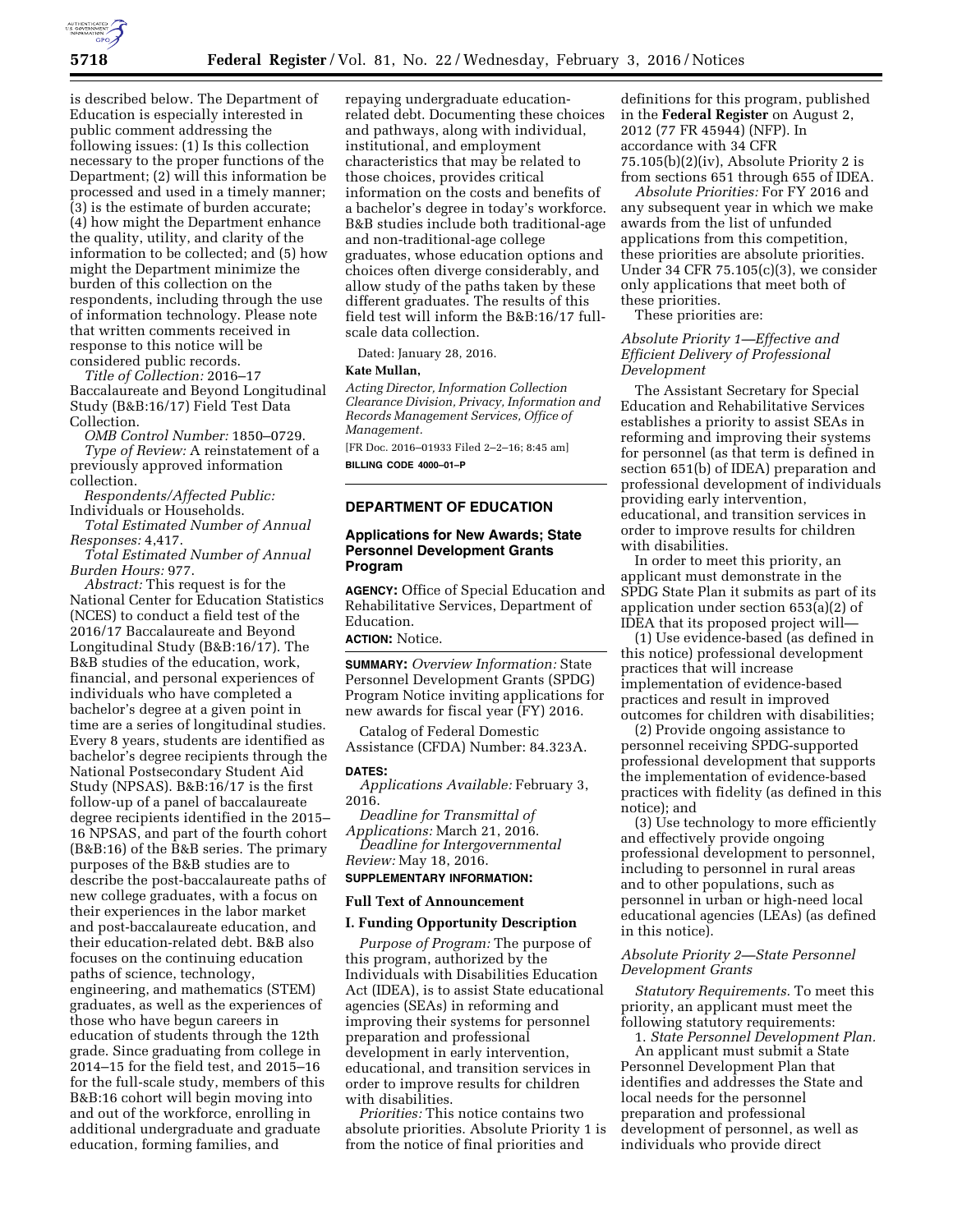supplementary aids and services to children with disabilities, and that—

(a) Is designed to enable the State to meet the requirements of section 612(a)(14) and section 635(a)(8) and (9) of IDEA;

(b) Is based on an assessment of State and local needs that identifies critical aspects and areas in need of improvement related to the preparation, ongoing training, and professional development of personnel who serve infants, toddlers, preschoolers, and children with disabilities within the State, including—

(1) Current and anticipated personnel vacancies and shortages; and

(2) The number of preservice and inservice programs;

(c) Is integrated and aligned, to the maximum extent possible, with State plans and activities under the Elementary and Secondary Education Act of 1965, as amended (ESEA); the Rehabilitation Act of 1973, as amended; and the Higher Education Act of 1965, as amended (HEA);

(d) Describes a partnership agreement that is in effect for the period of the grant, which agreement must specify—

(1) The nature and extent of the partnership described in accordance with section 652(b) of IDEA and the respective roles of each member of the partnership, including, if applicable, an individual, entity, or agency other than the SEA that has the responsibility under State law for teacher preparation and certification; and

(2) How the SEA will work with other persons and organizations involved in, and concerned with, the education of children with disabilities, including the respective roles of each of the persons and organizations;

(e) Describes how the strategies and activities the SEA uses to address identified professional development and personnel needs will be coordinated with activities supported with other public resources (including funds provided under Part B and Part C of IDEA and retained for use at the State level for personnel and professional development purposes) and private resources;

(f) Describes how the SEA will align its personnel development plan with the plan and application submitted under sections 1111 and 2112, respectively, of the ESEA;

(g) Describes strategies the SEA will use to address the identified professional development and personnel needs and how such strategies will be implemented, including—

(1) A description of the programs and activities that will provide personnel

with the knowledge and skills to meet the needs of, and improve the performance and achievement of, infants, toddlers, preschoolers, and children with disabilities; and

(2) How such strategies will be integrated, to the maximum extent possible, with other activities supported by grants funded under section 662 of IDEA;

(h) Provides an assurance that the SEA will provide technical assistance to LEAs to improve the quality of professional development available to meet the needs of personnel who serve children with disabilities;

(i) Provides an assurance that the SEA will provide technical assistance to entities that provide services to infants and toddlers with disabilities to improve the quality of professional development available to meet the needs of personnel serving those children;

(j) Describes how the SEA will recruit and retain highly qualified teachers and other qualified personnel in geographic areas of greatest need;

(k) Describes the steps the SEA will take to ensure that economically disadvantaged and minority children are not taught at higher rates by teachers who are not highly qualified; and

(l) Describes how the SEA will assess, on a regular basis, the extent to which the strategies implemented have been effective in meeting the performance goals described in section 612(a)(15) of IDEA.

2. *Partnerships.* 

*Required Partners.* 

Applicants must establish a partnership with LEAs and other State agencies involved in, or concerned with, the education of children with disabilities, including—

(a) Not less than one institution of higher education; and

(b) The State agencies responsible for administering Part C of IDEA, early education, child care, and vocational rehabilitation programs.

*Other Partners.* 

An SEA must work in partnership with other persons and organizations involved in, and concerned with, the education of children with disabilities, which may include—

(a) The Governor;

(b) Parents of children with disabilities ages birth through 26;

(c) Parents of nondisabled children ages birth through 26;

(d) Individuals with disabilities; (e) Parent training and information centers or community parent resource centers funded under sections 671 and 672 of IDEA, respectively;

(f) Community-based and other nonprofit organizations involved in the education and employment of individuals with disabilities;

(g) Personnel as defined in section 651(b) of IDEA;

(h) The State advisory panel established under Part B of IDEA;

(i) The State interagency coordinating council established under Part C of IDEA;

(j) Individuals knowledgeable about vocational education;

(k) The State agency for higher education;

(l) Public agencies with jurisdiction in the areas of health, mental health, social services, and juvenile justice;

(m) Other providers of professional development who work with infants, toddlers, preschoolers, and children with disabilities;

(n) Other individuals; and

(o) An individual, entity, or agency as a partner in accordance with section 652(b)(3) of IDEA, if State law assigns responsibility for teacher preparation and certification to an individual, entity, or agency other than the SEA.

3. *Use of Funds.* 

(a) Professional Development Activities—Each SEA that receives a grant under this program must use the grant funds to support activities in accordance with the State's Personnel Development Plan, including one or more of the following:

(1) Carrying out programs that provide support to both special education and regular education teachers of children with disabilities and principals, such as programs that—

(i) Provide teacher mentoring, team teaching, reduced class schedules and caseloads, and intensive professional development;

(ii) Use standards or assessments for guiding beginning teachers that are consistent with challenging State student academic achievement and functional standards and with the requirements for professional development, as defined in section 9101 of the ESEA; and

(iii) Encourage collaborative and consultative models of providing early intervention, special education, and related services.

(2) Encouraging and supporting the training of special education and regular education teachers and administrators to effectively use and integrate technology—

(i) Into curricula and instruction, including training to improve the ability to collect, manage, and analyze data to improve teaching, decisionmaking, school improvement efforts, and accountability;

(ii) To enhance learning by children with disabilities; and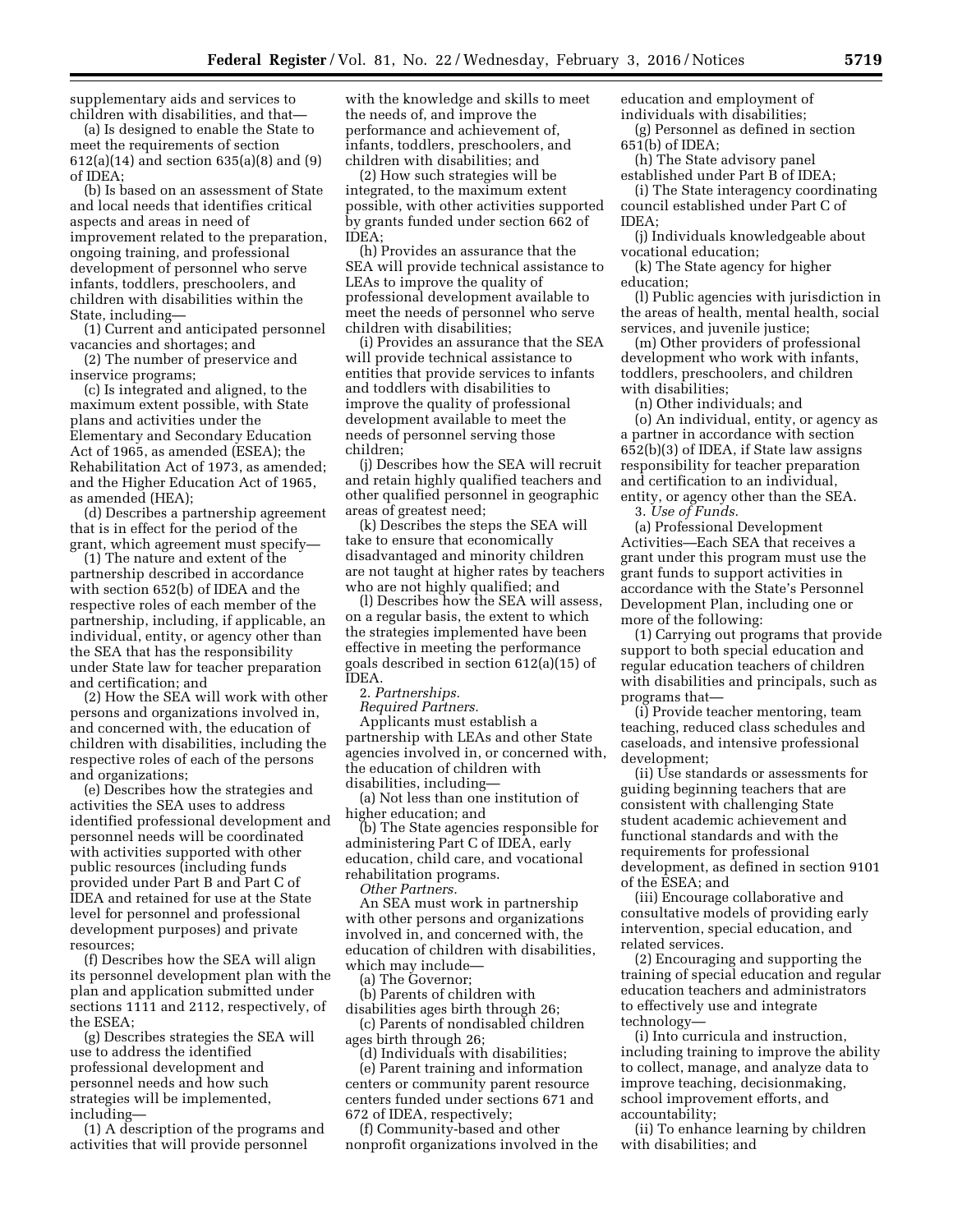(iii) To effectively communicate with parents.

(3) Providing professional

development activities that— (i) Improve the knowledge of special education and regular education

teachers concerning—

(A) The academic and developmental or functional needs of students with disabilities; or

(B) Effective instructional strategies, methods, and skills, and the use of State academic content standards and student academic achievement and functional standards, and State assessments, to improve teaching practices and student academic achievement;

(ii) Improve the knowledge of special education and regular education teachers and principals and, in appropriate cases, paraprofessionals, concerning effective instructional practices, and that—

(A) Provide training in how to teach and address the needs of children with different learning styles and children who are limited English proficient;

(B) Involve collaborative groups of teachers, administrators, and, in appropriate cases, related services personnel;

(C) Provide training in methods of— (I) Positive behavioral interventions

and supports to improve student behavior in the classroom; (II) Scientifically based reading

instruction, including early literacy instruction;

(III) Early and appropriate interventions to identify and help children with disabilities;

(IV) Effective instruction for children with low-incidence disabilities;

(V) Successful transitioning to postsecondary opportunities; and

(VI) Classroom-based techniques to assist children prior to referral for

special education; (D) Provide training to enable personnel to work with and involve parents in their child's education, including parents of low income and limited English proficient children with disabilities;

(E) Provide training for special education personnel and regular education personnel in planning, developing, and implementing effective and appropriate individualized education programs (IEPs); and

(F) Provide training to meet the needs of students with significant health, mobility, or behavioral needs prior to serving those students;

(iii) Train administrators, principals, and other relevant school personnel in conducting effective IEP meetings; and

(iv) Train early intervention, preschool, and related services providers, and other relevant school personnel in conducting effective individualized family service plan (IFSP) meetings.

(4) Developing and implementing initiatives to promote the recruitment and retention of highly qualified special education teachers, particularly initiatives that have proven effective in recruiting and retaining highly qualified teachers, including programs that provide—

(i) Teacher mentoring from exemplary special education teachers, principals, or superintendents;

(ii) Induction and support for special education teachers during their first three years of employment as teachers; or

(iii) Incentives, including financial incentives, to retain special education teachers who have a record of success in helping students with disabilities.

(5) Carrying out programs and activities that are designed to improve the quality of personnel who serve children with disabilities, such as—

(i) Innovative professional development programs (which may be provided through partnerships with institutions of higher education (IHEs)), including programs that train teachers and principals to integrate technology into curricula and instruction to improve teaching, learning, and technology literacy and that are consistent with the definition of professional development in section 9101 of the ESEA; and

(ii) The development and use of proven, cost effective strategies for the implementation of professional development activities, such as through the use of technology and distance learning.

(6) Carrying out programs and activities that are designed to improve the quality of early intervention personnel, including paraprofessionals and primary referral sources, such as—

(i) Professional development programs to improve the delivery of early intervention services;

(ii) Initiatives to promote the recruitment and retention of early intervention personnel; and

(iii) Interagency activities to ensure that early intervention personnel are adequately prepared and trained.

(b) Other Activities—Each SEA that receives a grant under this program must use the grant funds to support activities in accordance with the State's Personnel Development Plan, including one or more of the following:

(1) Reforming special education and regular education teacher certification

(including re-certification) or licensing requirements to ensure that—

(i) Special education and regular education teachers have—

(A) The training and information necessary to address the full range of needs of children with disabilities across disability categories; and

(B) The necessary subject matter knowledge and teaching skills in the academic subjects that the teachers teach;

(ii) Special education and regular education teacher certification (including re-certification) or licensing requirements are aligned with challenging State academic content standards; and

(iii) Special education and regular education teachers have the subject matter knowledge and teaching skills, including technology literacy, necessary to help students with disabilities meet challenging State student academic achievement and functional standards.

(2) Programs that establish, expand, or improve alternative routes for State certification of special education teachers for highly qualified individuals with a baccalaureate or master's degree, including mid-career professionals from other occupations, paraprofessionals, and recent college or university graduates with records of academic distinction who demonstrate the potential to become highly effective special education teachers.

(3) Teacher advancement initiatives for special education teachers that promote professional growth and emphasize multiple career paths (such as paths to becoming a career teacher, mentor teacher, or exemplary teacher) and pay differentiation.

(4) Developing and implementing mechanisms to assist LEAs and schools in effectively recruiting and retaining highly qualified special education teachers.

(5) Reforming tenure systems, implementing teacher testing for subject matter knowledge, and implementing teacher testing for State certification or licensure, consistent with title II of the HEA (20 U.S.C. 1021 *et seq.*).

(6) Funding projects to promote reciprocity of teacher certification or licensing between or among States for special education teachers, except that no reciprocity agreement developed under this absolute priority may lead to the weakening of any State teacher certification or licensing requirement.

(7) Assisting LEAs to serve children with disabilities through the development and use of proven, innovative strategies to deliver intensive professional development programs that are both cost effective and easily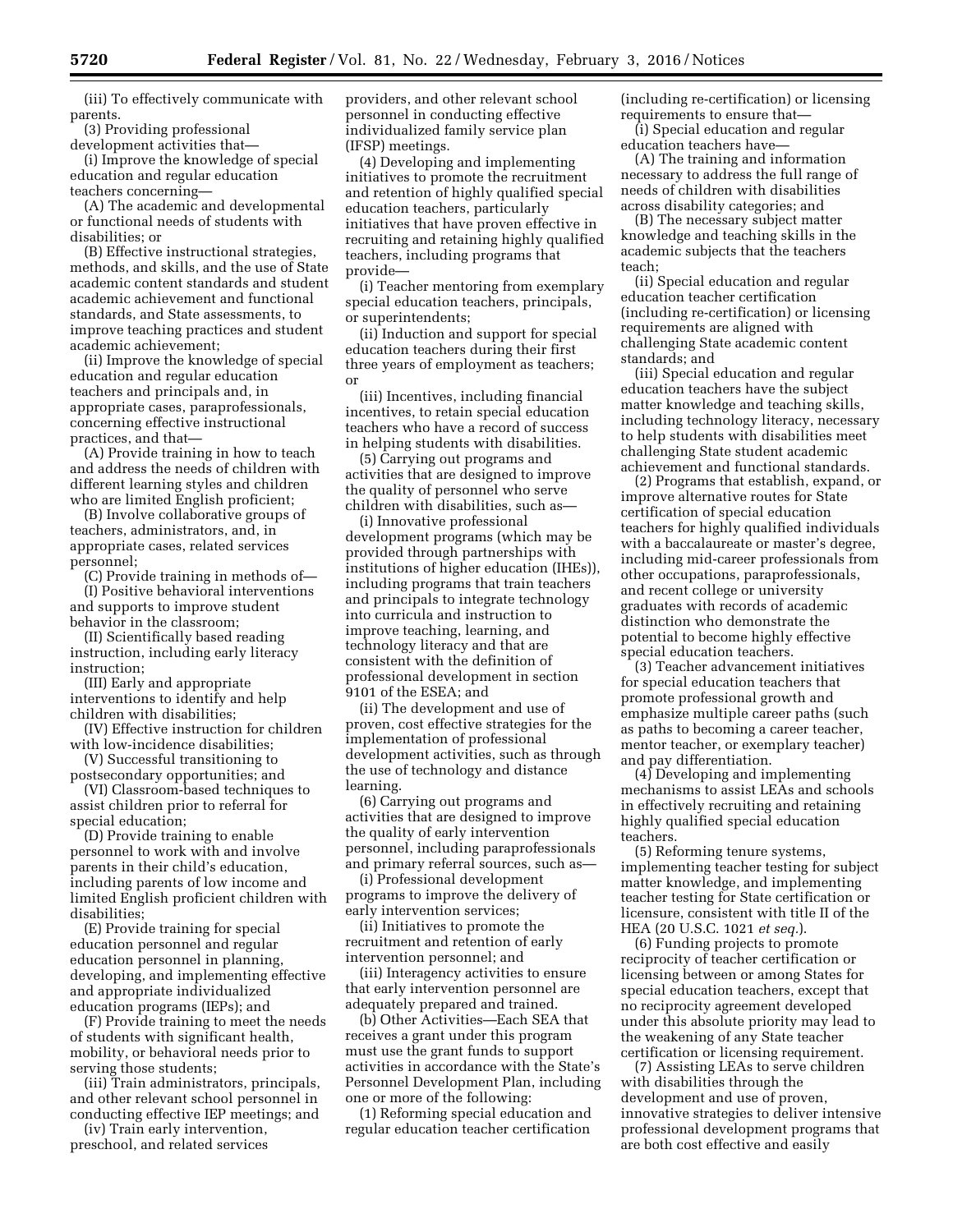accessible, such as strategies that involve delivery through the use of technology, peer networks, and distance learning.

(8) Developing, or assisting LEAs in developing, merit-based performance systems and strategies that provide differential and bonus pay for special education teachers.

(9) Supporting activities that ensure that teachers are able to use challenging State academic content standards and student academic achievement and functional standards, and State assessments for all children with disabilities, to improve instructional practices and improve the academic achievement of children with disabilities.

(10) When applicable, coordinating with, and expanding centers established under section 2113(c)(18) of the ESEA to benefit special education teachers.

(c) Contracts and Subgrants—An SEA that receives a grant under this program—

(1) Must award contracts or subgrants to LEAs, IHEs, parent training and information centers, or community parent resource centers, as appropriate, to carry out the State Personnel Development Plan; and

(2) May award contracts and subgrants to other public and private entities, including the lead agency under Part C of IDEA, to carry out the State plan.

(d) Use of Funds for Professional Development—An SEA that receives a grant under this program must use—

(1) Not less than 90 percent of the funds the SEA receives under the grant for any fiscal year for the Professional Development Activities described in paragraph (a); and

(2) Not more than 10 percent of the funds the SEA receives under the grant for any fiscal year for the Other Activities described in paragraph (b).

## *Additional SPDG Requirements*

Projects funded under this program must:

(a) Budget for a three-day project directors' meeting in Washington, DC, during each year of the project;

(b) Budget \$4,000 annually for support of the State Personnel Development Grants Program Web site currently administered by the University of Oregon (*[www.signetwork.org](http://www.signetwork.org)*); and

(c) If a project receiving assistance under this program authority maintains a Web site, include relevant information and documents in a form that meets a government or industry-recognized standard for accessibility.

*Definitions.* 

The following definitions are from the NFP and 34 CFR 77.1, as marked.

For the purposes of this priority, the definition of ''evidence-based'' consists of the following definitions in 34 CFR 77.1:

*Evidence of promise* means there is empirical evidence to support the theoretical linkage(s) between at least one critical component and at least one relevant outcome presented in the logic model for the proposed process, product, strategy, or practice. Specifically, evidence of promise means the conditions in both paragraphs (i) and (ii) of this definition are met:

(i) There is at least one study that is a—

(A) Correlational study with statistical controls for selection bias;

(B) Quasi-experimental design study that meets the What Works Clearinghouse Evidence Standards with reservations; or

(C) Randomized controlled trial that meets the What Works Clearinghouse Evidence Standards with or without reservations.

(ii) The study referenced in paragraph (i) of this definition found a statistically significant or substantively important (defined as a difference of 0.25 standard deviations or larger) favorable association between at least one critical component and one relevant outcome presented in the logic model for the proposed process, product, strategy, or practice.

*Large sample* means an analytic sample of 350 or more students (or other single analysis units) who were randomly assigned to a treatment or control group or 50 or more groups (such as classrooms or schools) that contain 10 or more students (or other single analysis units) and that were randomly assigned to a treatment or control group.

*Moderate evidence of effectiveness*  means one of the following conditions is met:

(i) There is at least one study of the effectiveness of the process, product, strategy, or practice being proposed that meets the What Works Clearinghouse Evidence Standards without reservations [What Works Clearinghouse Procedures and Standards Handbook (Version 3.0, March 2014), which can currently be found at the following link: *[http://ies.ed.gov/ncee/wwc/](http://ies.ed.gov/ncee/wwc/DocumentSum.aspx?sid=19) [DocumentSum.aspx?sid=19](http://ies.ed.gov/ncee/wwc/DocumentSum.aspx?sid=19)*], found a statistically significant favorable impact on a relevant outcome (with no statistically significant and overriding unfavorable impacts on that outcome for relevant populations in the study or in other studies of the intervention reviewed by and reported on by the

What Works Clearinghouse), and includes a sample that overlaps with the populations or settings proposed to receive the process, product, strategy, or practice.

(ii) There is at least one study of the effectiveness of the process, product, strategy, or practice being proposed that meets the What Works Clearinghouse Evidence Standards with reservations [What Works Clearinghouse Procedures and Standards Handbook (Version 3.0, March 2014), which can currently be found at the following link: *[http://](http://ies.ed.gov/ncee/wwc/DocumentSum.aspx?sid=19) [ies.ed.gov/ncee/wwc/](http://ies.ed.gov/ncee/wwc/DocumentSum.aspx?sid=19)*

*[DocumentSum.aspx?sid=19](http://ies.ed.gov/ncee/wwc/DocumentSum.aspx?sid=19)*] , found a statistically significant favorable impact on a relevant outcome (with no statistically significant and overriding unfavorable impacts on that outcome for relevant populations in the study or in other studies of the intervention reviewed by and reported on by the What Works Clearinghouse), includes a sample that overlaps with the populations or settings proposed to receive the process, product, strategy, or practice, and includes a large sample and a multi-site sample (**Note:** multiple studies can cumulatively meet the large and multi-site sample requirements as long as each study meets the other requirements in this paragraph).

*Multi-site sample* means more than one site, where site can be defined as an LEA, locality, or State.

*Relevant outcome* means the student outcome or outcomes (or the ultimate outcome if not related to students) that the proposed process, product, strategy, or practice is designed to improve, consistent with the specific goals of a program.

*Strong evidence of effectiveness*  means that one of the following conditions is met:

(i) There is at least one study of the effectiveness of the process, product, strategy, or practice being proposed that meets the What Works Clearinghouse Evidence Standards without reservations [What Works Clearinghouse Procedures and Standards Handbook (Version 3.0, March 2014), which can currently be found at the following link: *[http://ies.ed.gov/ncee/wwc/](http://ies.ed.gov/ncee/wwc/DocumentSum.aspx?sid=19) [DocumentSum.aspx?sid=19](http://ies.ed.gov/ncee/wwc/DocumentSum.aspx?sid=19)*], found a statistically significant favorable impact on a relevant outcome (with no statistically significant and overriding unfavorable impacts on that outcome for relevant populations in the study or in other studies of the intervention reviewed by and reported on by the What Works Clearinghouse), includes a sample that overlaps with the populations and settings proposed to receive the process, product, strategy, or practice, and includes a large sample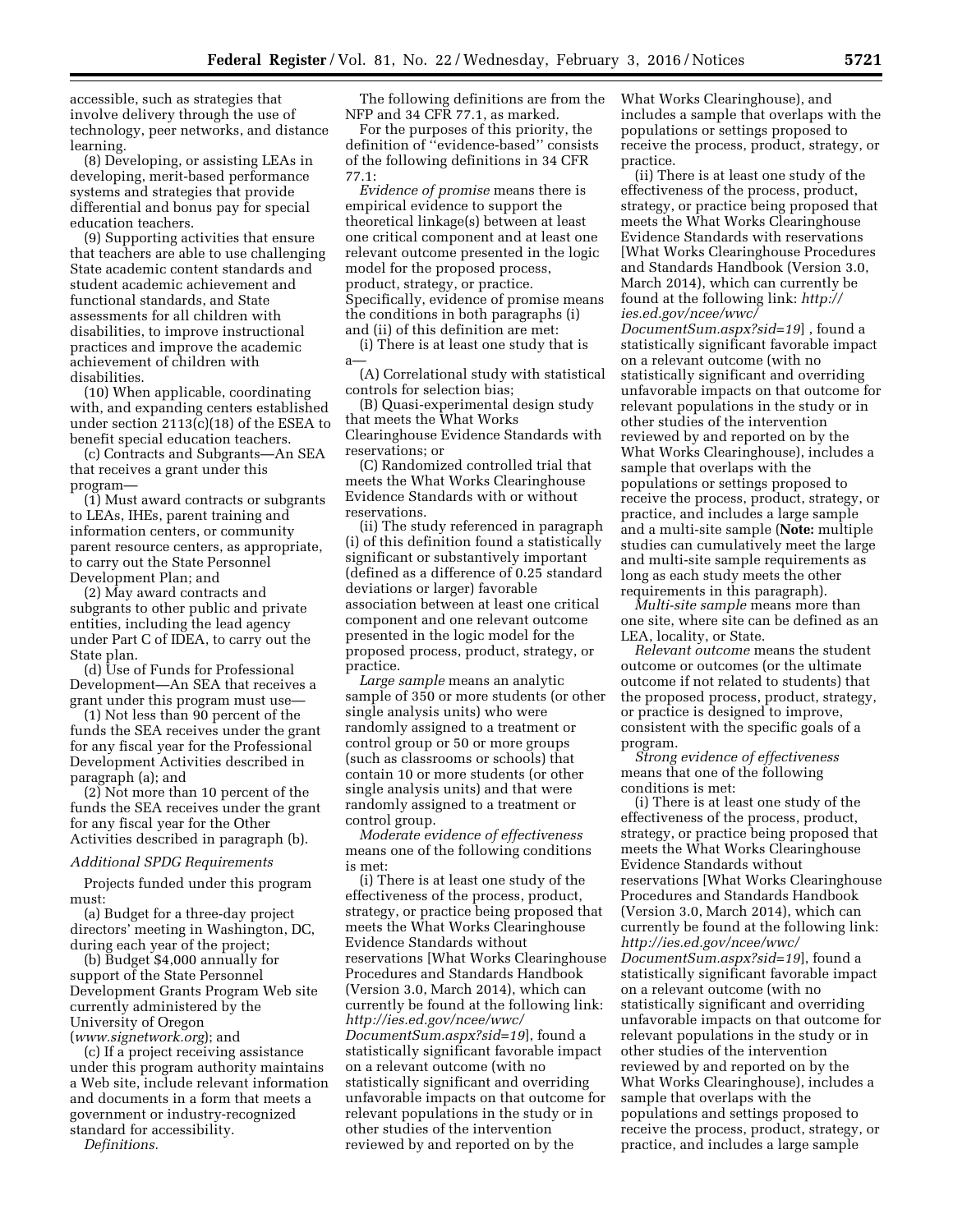and a multi-site sample (**Note:** multiple studies can cumulatively meet the large and multi-site sample requirements as long as each study meets the other requirements in this paragraph).

(ii) There are at least two studies of the effectiveness of the process, product, strategy, or practice being proposed, each of which: Meets the What Works Clearinghouse Evidence Standards with reservations [What Works Clearinghouse Procedures and Standards Handbook (Version 3.0, March 2014), which can currently be found at the following link: *[http://ies.ed.gov/ncee/wwc/](http://ies.ed.gov/ncee/wwc/DocumentSum.aspx?sid=19) [DocumentSum.aspx?sid=19](http://ies.ed.gov/ncee/wwc/DocumentSum.aspx?sid=19)*], found a statistically significant favorable impact on a relevant outcome (with no statistically significant and overriding unfavorable impacts on that outcome for relevant populations in the studies or in other studies of the intervention reviewed by and reported on by the What Works Clearinghouse), includes a sample that overlaps with the populations and settings proposed to receive the process, product, strategy, or practice, and includes a large sample and a multi-site sample.

*Strong theory* means a rationale for the proposed process, product, strategy, or practice that includes a logic model.

The following definitions are from the NFP:

*Fidelity* means the delivery of instruction in the way in which it was designed to be delivered.

*High-need LEA* means, in accordance with section 2102(3) of the ESEA, an LEA—

(a) That serves not fewer than 10,000 children from families with incomes below the poverty line (as that term is defined in section 9101(33) of the ESEA), or for which not less than 20 percent of the children served by the LEA are from families with incomes below the poverty line; and

(b) For which there is (1) a high percentage of teachers not teaching in the academic subjects or grade levels that the teachers were trained to teach, or (2) a high percentage of teachers with emergency, provisional, or temporary certification or licensing.

*Program Authority:* 20 U.S.C. 1451– 1455.

*Applicable Regulations:* (a) The Education Department General Administrative Regulations in 34 CFR parts 75, 77, 79, 81, 82, 84, 86, 97, 98, and 99. (b) The OMB Guidelines to Agencies on Governmentwide Debarment and Suspension (Nonprocurement) in 2 CFR part 180, as adopted and amended as regulations of the Department in 2 CFR part 3485. (c) The Uniform Administrative Requirements, Cost Principles, and

Audit Requirements for Federal Awards in 2 CFR part 200, as adopted and amended as regulations of the Department in 2 CFR part 3474. (d) The NFP.

**Note:** The regulations in 34 CFR part 79 apply to all applicants except federally recognized Indian tribes.

**Note:** The regulations in 34 CFR part 86 apply to IHEs only.

### **II. Award Information**

*Type of Award:* Discretionary grants. *Estimated Available Funds:*  \$8,810,279.

Contingent upon the availability of funds and the quality of applications, we may make additional awards in FY 2017 from the list of unfunded applications from this competition.

*Estimated Range of Awards:*  \$500,000–\$1,750,000 (for the 50 States, the District of Columbia, and the Commonwealth of Puerto Rico). In the case of outlying areas (United States Virgin Islands, Guam, American Samoa, and the Commonwealth of the Northern Mariana Islands), awards will be not less than \$80,000.

**Note:** We will set the amount of each award after considering—

(1) The amount of funds available for making the grants;

(2) The relative population of the State or outlying area;

(3) The types of activities proposed by the State or outlying area;

(4) The alignment of proposed activities with section  $612(a)(14)$  of IDEA;

(5) The alignment of proposed activities with State plans and applications submitted under sections 1111 and 2112, respectively, of the ESEA; and

(6) The use, as appropriate, of scientifically based research and instruction.

*Estimated Average Size of Awards:*  \$900,000 excluding the outlying areas. *Estimated Number of Awards:* 9.

**Note:** The Department is not bound by any estimates in this notice.

*Project Period:* Not less than one year and not more than five years.

#### **III. Eligibility Information**

1. *Eligible Applicants:* An SEA of one of the 50 States, the District of Columbia, or the Commonwealth of Puerto Rico or an outlying area (United States Virgin Islands, Guam, American Samoa, and the Commonwealth of the Northern Mariana Islands).

**Note:** Public Law 95–134, which permits the consolidation of grants to the outlying areas, does not apply to funds received under this competition.

2. *Cost Sharing or Matching:* This program does not require cost sharing or matching.

3. *Eligible Subgrantees:* (a) Under 75.708(b) and (c) a grantee may award subgrants—to directly carry out project activities described in its application to the following types of entities: LEAs, IHEs, parent training and information centers, community parent resource centers, and other public and private entities.

(b) The grantee may award subgrants to entities it has identified in an approved application.

4. *Other General Requirements:* The projects funded under this program must make positive efforts to employ and advance in employment qualified individuals with disabilities (see section 606 of IDEA).

## **IV. Application and Submission Information**

1. *Address to Request Application Package:* You can obtain an application package via the Internet, from the Education Publications Center (ED Pubs), or from the program office.

To obtain a copy via the Internet, use the following address: *[www.ed.gov/](http://www.ed.gov/fund/grant/apply/grantapps/index.html) [fund/grant/apply/grantapps/index.html.](http://www.ed.gov/fund/grant/apply/grantapps/index.html)*  To obtain a copy from ED Pubs, write, fax, or call: ED Pubs, U.S. Department of Education, P.O. Box 22207, Alexandria, VA 22304. Telephone, toll free: 1–877–433–7827. FAX: (703) 605– 6794. If you use a telecommunications device for the deaf (TDD) or a text telephone (TTY), call, toll free: 1–877– 576–7734.

You can contact ED Pubs at its Web site, also: *[www.EDPubs.gov](http://www.EDPubs.gov)* or at its email address: *[edpubs@inet.ed.gov.](mailto:edpubs@inet.ed.gov)* 

If you request an application package from ED Pubs, be sure to identify this competition as follows: CFDA Number 84.323A.

To obtain a copy from the program office, contact the person listed under **FOR FURTHER INFORMATION CONTACT** in section VII of this notice.

Individuals with disabilities can obtain a copy of the application package in an accessible format (*e.g.,* braille, large print, audiotape, or compact disc) by contacting the person or team listed under *Accessible Format* in section VIII of this notice.

2. *Content and Form of Application Submission:* Requirements concerning the content of an application, together with the forms you must submit, are in the application package for this competition.

*Page Limit:* The application narrative (Part III of the application) is where you, the applicant, address the selection criteria that reviewers use to evaluate your application. You must limit Part III to no more than 60 pages, using the following standards: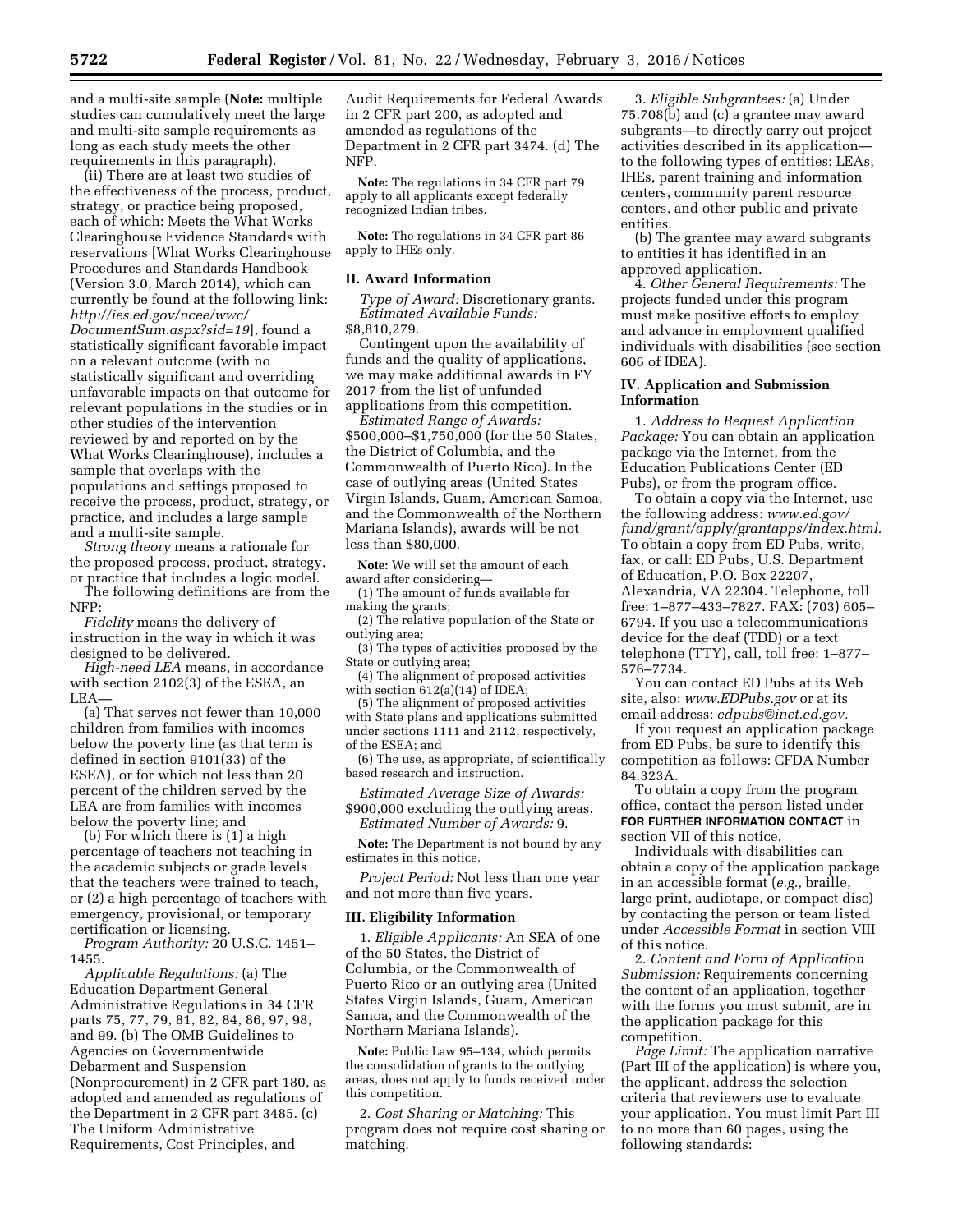• A ''page'' is 8.5″ x 11″, on one side only, with 1″ margins at the top, bottom, and both sides.

• Double space (no more than three lines per vertical inch) all text in the application narrative, including titles, headings, footnotes, quotations, reference citations, and captions, as well as all text in charts, tables, figures, graphs, and screen shots.

• Use a font that is either 12 point or larger.

• Use one of the following fonts: Times New Roman, Courier, Courier New, or Arial. An application submitted in any other font (including Times Roman or Arial Narrow) will not be accepted.

The page limit and double-spacing requirements do not apply to Part I, the cover sheet; Part II, the budget section, including the narrative budget justification; Part IV, the assurances and certifications; or the abstract (follow the guidance provided in the application package for completing the abstract), the table of contents, the list of priority requirements, the resumes, the reference list, the letters of support, or the appendices. However, the page limit and double-spacing requirements do apply to all of Part III, the application narrative, including all text in charts, tables, figures, graphs, and screen shots.

We will reject your application if you exceed the page limit in the application narrative section or if you apply standards other than those specified in this notice and the application package.

3. *Submission Dates and Times: Applications Available:* February 3, 2016.

*Deadline for Transmittal of Applications:* March 21, 2016.

Applications for grants under this competition must be submitted electronically using the Grants.gov Apply site (*Grants.gov*). For information (including dates and times) about how to submit your application electronically, or in paper format by mail or hand delivery if you qualify for an exception to the electronic submission requirement, please refer to Other Submission Requirements in section IV of this notice.

We do not consider an application that does not comply with the deadline requirements.

Individuals with disabilities who need an accommodation or auxiliary aid in connection with the application process should contact the person listed under **FOR FURTHER INFORMATION CONTACT** in section VII of this notice. If the Department provides an accommodation or auxiliary aid to an individual with a disability in connection with the application

process, the individual's application remains subject to all other requirements and limitations in this notice.

*Deadline for Intergovernmental Review:* May 18, 2016.

4. *Intergovernmental Review:* This program is subject to Executive Order 12372 and the regulations in 34 CFR part 79. Information about Intergovernmental Review of Federal Programs under Executive Order 12372 is in the application package for this competition.

5. *Funding Restrictions:* We reference regulations outlining funding restrictions in the *Applicable Regulations* section of this notice.

6. *Data Universal Numbering System Number, Taxpayer Identification Number, and System for Award Management:* To do business with the Department of Education, you must—

a. Have a Data Universal Numbering System (DUNS) number and a Taxpayer Identification Number (TIN);

b. Register both your DUNS number and TIN with the System for Award Management (SAM) (formerly the Central Contractor Registry), the Government's primary registrant database;

c. Provide your DUNS number and TIN on your application; and

d. Maintain an active SAM registration with current information while your application is under review by the Department and, if you are awarded a grant, during the project period.

You can obtain a DUNS number from Dun and Bradstreet at the following Web site: *[http://fedgov.dnb.com/](http://fedgov.dnb.com/webform) [webform.](http://fedgov.dnb.com/webform)* A DUNS number can be created within one to two business days.

If you are a corporate entity, agency, institution, or organization, you can obtain a TIN from the Internal Revenue Service. If you are an individual, you can obtain a TIN from the Internal Revenue Service or the Social Security Administration. If you need a new TIN, please allow two to five weeks for your TIN to become active.

The SAM registration process can take approximately seven business days, but may take upwards of several weeks, depending on the completeness and accuracy of the data you enter into the SAM database. Thus, if you think you might want to apply for Federal financial assistance under a program administered by the Department, please allow sufficient time to obtain and register your DUNS number and TIN. We strongly recommend that you register early.

**Note:** Once your SAM registration is active, it may be 24 to 48 hours before you can

access the information in, and submit an application through, Grants.gov.

If you are currently registered with SAM, you may not need to make any changes. However, please make certain that the TIN associated with your DUNS number is correct. Also note that you will need to update your registration annually. This may take three or more business days.

Information about SAM is available at *[www.SAM.gov.](http://www.SAM.gov)* To further assist you with obtaining and registering your DUNS number and TIN in SAM or updating your existing SAM account, we have prepared a SAM.gov Tip Sheet, which you can find at: *[http://](http://www2.ed.gov/fund/grant/apply/sam-faqs.html) [www2.ed.gov/fund/grant/apply/sam](http://www2.ed.gov/fund/grant/apply/sam-faqs.html)[faqs.html.](http://www2.ed.gov/fund/grant/apply/sam-faqs.html)* 

In addition, if you are submitting your application via Grants.gov, you must (1) be designated by your organization as an Authorized Organization Representative (AOR); and (2) register yourself with Grants.gov as an AOR. Details on these steps are outlined at the following Grants.gov Web page: *[www.grants.gov/](http://www.grants.gov/web/grants/register.html) [web/grants/register.html.](http://www.grants.gov/web/grants/register.html)* 

7. *Other Submission Requirements:*  Applications for grants under this competition must be submitted electronically unless you qualify for an exception to this requirement in accordance with the instructions in this section.

a. *Electronic Submission of Applications.* 

Applications for grants under the SPDG competition, CFDA number 84.323A, must be submitted electronically using the Governmentwide Grants.gov Apply site at *[www.Grants.gov.](http://www.Grants.gov)* Through this site, you will be able to download a copy of the application package, complete it offline, and then upload and submit your application. You may not email an electronic copy of a grant application to us.

We will reject your application if you submit it in paper format unless, as described elsewhere in this section, you qualify for one of the exceptions to the electronic submission requirement *and*  submit, no later than two weeks before the application deadline date, a written statement to the Department that you qualify for one of these exceptions. Further information regarding calculation of the date that is two weeks before the application deadline date is provided later in this section under *Exception to Electronic Submission Requirement*.

You may access the electronic grant application for the SPDG competition at *[www.Grants.gov.](http://www.Grants.gov)* You must search for the downloadable application package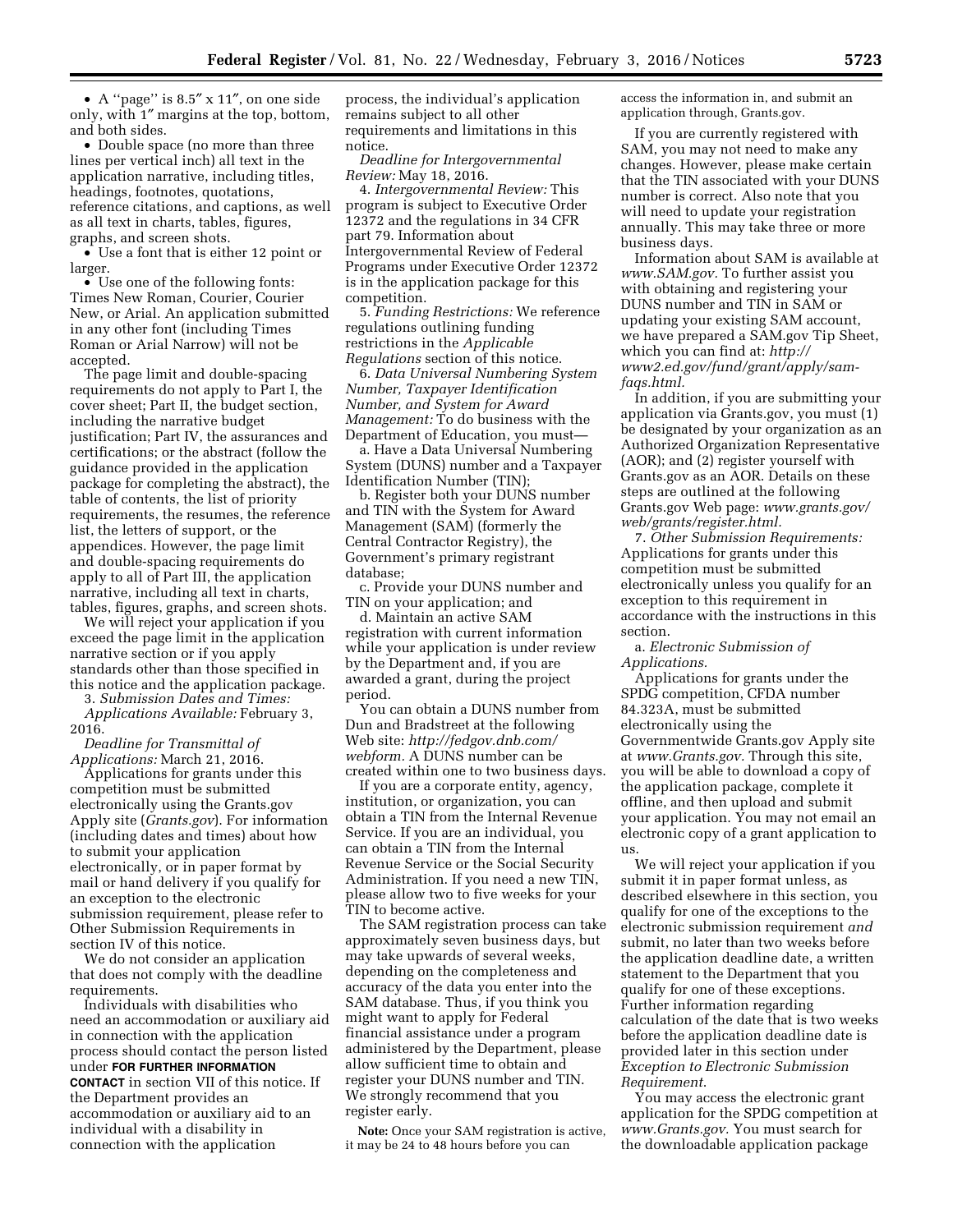for this competition by the CFDA number. Do not include the CFDA number's alpha suffix in your search (*e.g.,* search for 84.323, not 84.323A).

Please note the following:

• When you enter the Grants.gov site, you will find information about submitting an application electronically through the site, as well as the hours of operation.

• Applications received by Grants.gov are date and time stamped. Your application must be fully uploaded and submitted and must be date and time stamped by the Grants.gov system no later than 4:30:00 p.m., Washington, DC time, on the application deadline date. Except as otherwise noted in this section, we will not accept your application if it is received—that is, date and time stamped by the Grants.gov system—after 4:30:00 p.m., Washington, DC time, on the application deadline date. We do not consider an application that does not comply with the deadline requirements. When we retrieve your application from Grants.gov, we will notify you if we are rejecting your application because it was date and time stamped by the Grants.gov system after 4:30:00 p.m., Washington, DC time, on the application deadline date.

• The amount of time it can take to upload an application will vary depending on a variety of factors, including the size of the application and the speed of your Internet connection. Therefore, we strongly recommend that you do not wait until the application deadline date to begin the submission process through Grants.gov.

• You should review and follow the Education Submission Procedures for submitting an application through Grants.gov that are included in the application package for this competition to ensure that you submit your application in a timely manner to the Grants.gov system. You can also find the Education Submission Procedures pertaining to Grants.gov under News and Events on the Department's G5 system home page at *[www.G5.gov](http://www.G5.gov)*. In addition, for specific guidance and procedures for submitting an application through Grants.gov, please refer to the Grants.gov Web site at: *[www.grants.gov/web/grants/applicants/](http://www.grants.gov/web/grants/applicants/apply-for-grants.html) [apply-for-grants.html](http://www.grants.gov/web/grants/applicants/apply-for-grants.html)*.

• You will not receive additional point value because you submit your application in electronic format, nor will we penalize you if you qualify for an exception to the electronic submission requirement, as described elsewhere in this section, and submit your application in paper format.

• You must submit all documents electronically, including all information you typically provide on the following forms: the Application for Federal Assistance (SF 424), the Department of Education Supplemental Information for SF 424, Budget Information—Non-Construction Programs (ED 524), and all necessary assurances and certifications.

• You must upload any narrative sections and all other attachments to your application as files in a read-only, non-modifiable Portable Document Format (PDF). Do not upload an interactive or fillable PDF file. If you upload a file type other than a readonly, non-modifiable PDF (*e.g.,* Word, Excel, WordPerfect, etc.) or submit a password-protected file, we will not review that material. Please note that this could result in your application not being considered for funding because the material in question—for example, the project narrative—is critical to a meaningful review of your proposal. For that reason it is important to allow yourself adequate time to upload all material as PDF files. The Department will not convert material from other formats to PDF. Additional, detailed information on how to attach files is in the application instructions.

• Your electronic application must comply with any page-limit requirements described in this notice.

• After you electronically submit your application, you will receive from Grants.gov an automatic notification of receipt that contains a Grants.gov tracking number. This notification indicates receipt by Grants.gov only, not receipt by the Department. Grants.gov will also notify you automatically by email if your application met all the Grants.gov validation requirements or if there were any errors (such as submission of your application by someone other than a registered Authorized Organization Representative, or inclusion of an attachment with a file name that contains special characters). You will be given an opportunity to correct any errors and resubmit, but you must still meet the deadline for submission of applications.

Once your application is successfully validated by Grants.gov, the Department will retrieve your application from Grants.gov and send you and email with a unique PR/Award number for your application.

These emails do not mean that your application is without any disqualifying errors. While your application may have been successfully validated by Grants.gov, it must also meet the Department's application requirements as specified in this notice and in the application instructions. Disqualifying errors could include, for instance,

failure to upload attachments in a readonly, non-modifiable PDF; failure to submit a required part of the application; or failure to meet applicant eligibility requirements. It is your responsibility to ensure that your submitted application has met all of the Department's requirements.

• We may request that you provide us original signatures on forms at a later date.

*Application Deadline Date Extension in Case of Technical Issues with the Grants.gov System:* If you are experiencing problems submitting your application through Grants.gov, please contact the Grants.gov Support Desk, toll free, at 1–800–518–4726. You must obtain a Grants.gov Support Desk Case Number and must keep a record of it.

If you are prevented from electronically submitting your application on the application deadline date because of technical problems with the Grants.gov system, we will grant you an extension until 4:30:00 p.m., Washington, DC time, the following business day to enable you to transmit your application electronically or by hand delivery. You also may mail your application by following the mailing instructions described elsewhere in this notice.

If you submit an application after 4:30:00 p.m., Washington, DC time, on the application deadline date, please contact the person listed under **FOR FURTHER INFORMATION CONTACT** in section VII of this notice and provide an explanation of the technical problem you experienced with Grants.gov, along with the Grants.gov Support Desk Case Number. We will accept your application if we can confirm that a technical problem occurred with the Grants.gov system and that the problem affected your ability to submit your application by 4:30:00 p.m., Washington, DC time, on the application deadline date. We will contact you after we determine whether your application will be accepted.

**Note:** The extensions to which we refer in this section apply only to the unavailability of, or technical problems with, the Grants.gov system. We will not grant you an extension if you failed to fully register to submit your application to Grants.gov before the application deadline date and time or if the technical problem you experienced is unrelated to the Grants.gov system.

*Exception to Electronic Submission Requirement:* You qualify for an exception to the electronic submission requirement, and may submit your application in paper format, if you are unable to submit an application through the Grants.gov system because—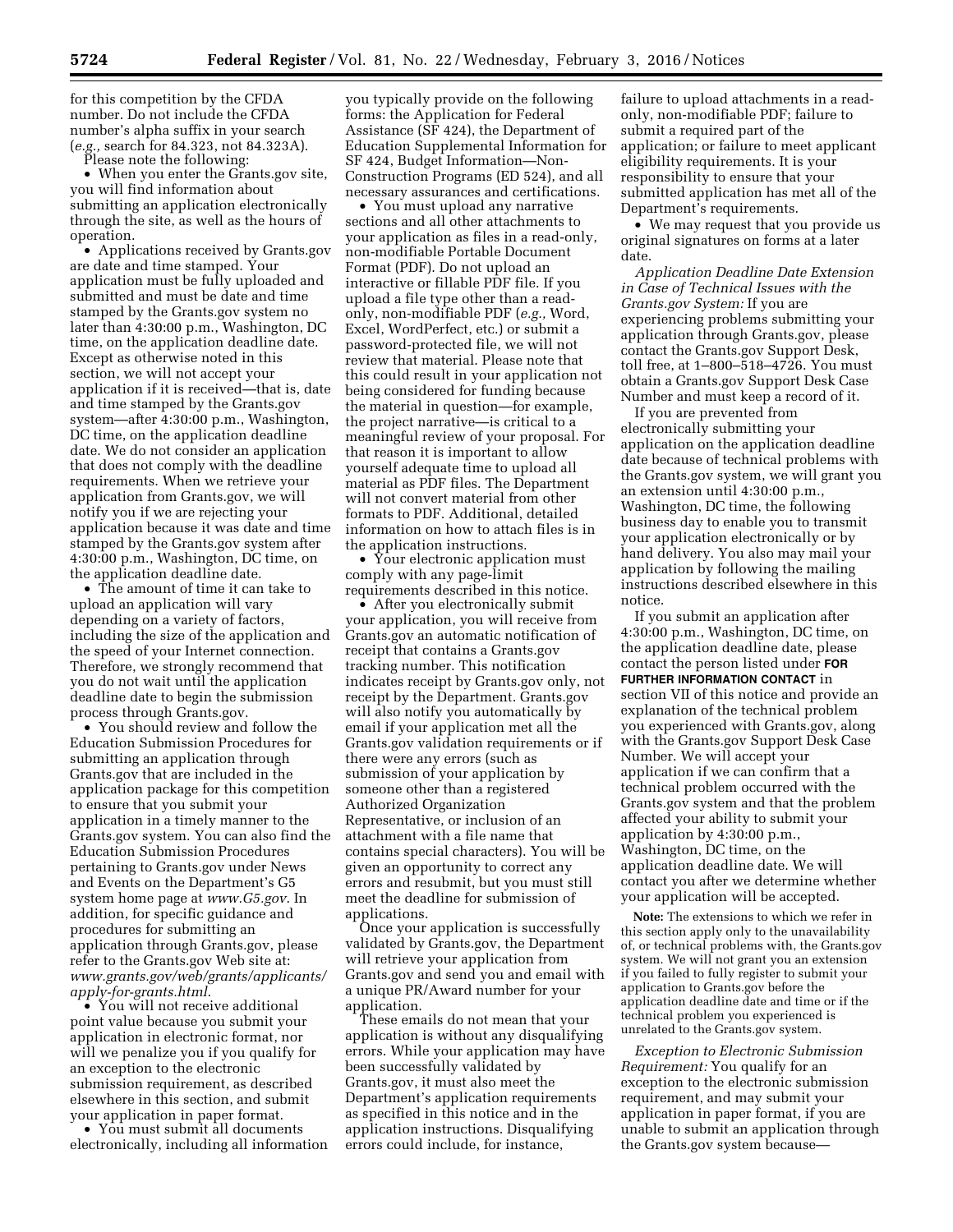• You do not have access to the Internet; or

• You do not have the capacity to upload large documents to the Grants.gov system; *and* 

• No later than two weeks before the application deadline date (14 calendar days or, if the fourteenth calendar day before the application deadline date falls on a Federal holiday, the next business day following the Federal holiday), you mail or fax a written statement to the Department, explaining which of the two grounds for an exception prevents you from using the Internet to submit your application.

If you mail your written statement to the Department, it must be postmarked no later than two weeks before the application deadline date. If you fax your written statement to the Department, we must receive the faxed statement no later than two weeks before the application deadline date.

Address and mail or fax your statement to: Jennifer Coffey, U.S. Department of Education, 400 Maryland Avenue SW., room 4097, Potomac Center Plaza, Washington, DC 20202– 2600. FAX: (202) 245–7617.

Your paper application must be submitted in accordance with the mail or hand delivery instructions described in this notice.

b. *Submission of Paper Applications by Mail*.

If you qualify for an exception to the electronic submission requirement, you may mail (through the U.S. Postal Service or a commercial carrier) your application to the Department. You must mail the original and two copies of your application, on or before the application deadline date, to the Department at the following address: U.S. Department of Education, Application Control Center, Attention: (CFDA Number 84.323A), LBJ Basement Level 1, 400 Maryland Avenue SW., Washington, DC 20202–4260.

You must show proof of mailing consisting of one of the following:

(1) A legibly dated U.S. Postal Service postmark.

(2) A legible mail receipt with the date of mailing stamped by the U.S. Postal Service.

(3) A dated shipping label, invoice, or receipt from a commercial carrier.

(4) Any other proof of mailing acceptable to the Secretary of the U.S. Department of Education.

If you mail your application through the U.S. Postal Service, we do not accept either of the following as proof of mailing:

(1) A private metered postmark. (2) A mail receipt that is not dated by the U.S. Postal Service.

**Note:** The U.S. Postal Service does not uniformly provide a dated postmark. Before relying on this method, you should check with your local post office.

We will not consider applications postmarked after the application deadline date.

c. *Submission of Paper Applications by Hand Delivery*.

If you qualify for an exception to the electronic submission requirement, you (or a courier service) may deliver your paper application to the Department by hand. You must deliver the original and two copies of your application by hand, on or before the application deadline date, to the Department at the following address: U.S. Department of Education, Application Control Center, Attention: (CFDA Number 84.323A), 550 12th Street SW., Room 7039, Potomac Center Plaza, Washington, DC 20202–4260.

The Application Control Center accepts hand deliveries daily between 8:00 a.m. and 4:30:00 p.m., Washington, DC time, except Saturdays, Sundays, and Federal holidays.

**Note for Mail or Hand Delivery of Paper Applications:** If you mail or hand deliver your application to the Department—

(1) You must indicate on the envelope and—if not provided by the Department—in Item 11 of the SF 424 the CFDA number, including suffix letter, if any, of the competition under which you are submitting your application; and

(2) The Application Control Center will mail to you a notification of receipt of your grant application. If you do not receive this notification within 15 business days from the application deadline date, you should call the U.S. Department of Education Application Control Center at (202) 245– 6288.

### **V. Application Review Information**

1. *Selection Criteria:* The selection criteria for this program are from 34 CFR 75.210 and are listed in the application package.

2. *Review and Selection Process:* We remind potential applicants that in reviewing applications in any discretionary grant competition, the Secretary may consider, under 34 CFR 75.217(d)(3), the past performance of the applicant in carrying out a previous award, such as the applicant's use of funds, achievement of project objectives, and compliance with grant conditions. The Secretary may also consider whether the applicant failed to submit a timely performance report or submitted a report of unacceptable quality.

In addition, in making a competitive grant award, the Secretary requires various assurances including those applicable to Federal civil rights laws that prohibit discrimination in programs

or activities receiving Federal financial assistance from the Department of Education (34 CFR 100.4, 104.5, 106.4, 108.8, and 110.23).

3. *Additional Review and Selection Process Factors:* In the past, the Department has had difficulty finding peer reviewers for certain competitions because so many individuals who are eligible to serve as peer reviewers have conflicts of interest. The standing panel requirements under section 682(b) of IDEA also have placed additional constraints on the availability of reviewers. Therefore, the Department has determined that, for some discretionary grant competitions, applications may be separated into two or more groups and ranked and selected for funding within specific groups. This procedure will make it easier for the Department to find peer reviewers, by ensuring that greater numbers of individuals who are eligible to serve as reviewers for any particular group of applicants will not have conflicts of interest. It also will increase the quality, independence, and fairness of the review process, while permitting panel members to review applications under discretionary grant competitions for which they also have submitted applications. However, if the Department decides to select an equal number of applications in each group for funding, this may result in different cut-off points for fundable applications in each group.

4. *Risk Assessment and Special Conditions:* Consistent with 2 CFR 200.205, before awarding grants under this competition the Department conducts a review of the risks posed by applicants. Under 2 CFR 3474.10, the Secretary may impose special conditions and, in appropriate circumstances, high risk conditions on a grant if the applicant or grantee is not financially stable; has a history of unsatisfactory performance; has a financial or other management system that does not meet the standards in 2 CFR part 200, subpart D; has not fulfilled the conditions of a prior grant; or is otherwise not responsible.

## **VI. Award Administration Information**

1. *Award Notices:* If your application is successful, we notify your U.S. Representative and U.S. Senators and send you a Grant Award Notification (GAN); or we may send you an email containing a link to access an electronic version of your GAN. We may notify you informally, also.

If your application is not evaluated or not selected for funding, we notify you.

2. *Administrative and National Policy Requirements:* We identify